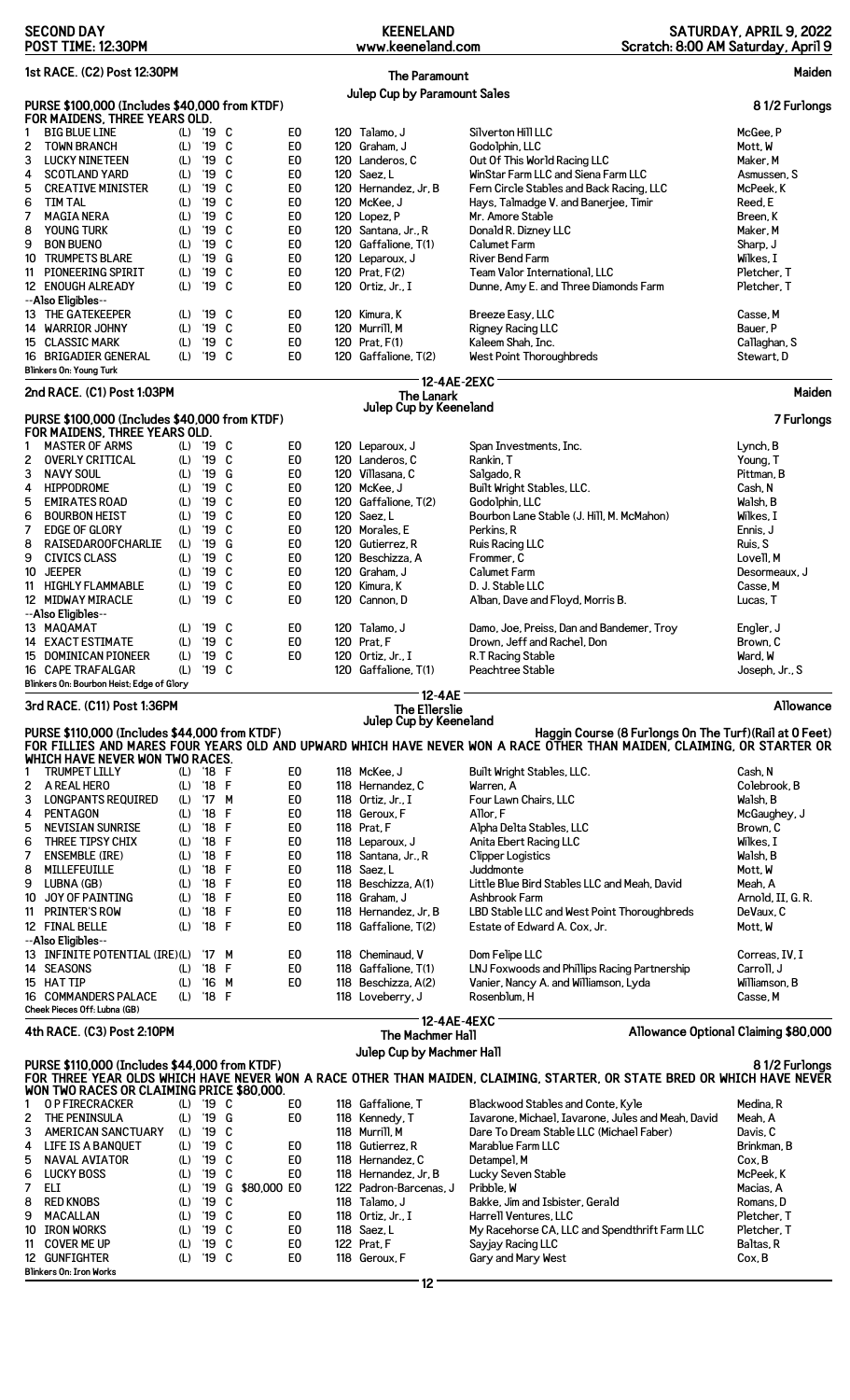|                                                                                                    | <b>SECOND DAY</b><br>POST TIME: 12:30PM                                                             |                         |              | <b>KEENELAND</b><br>www.keeneland.com |  |                                                        | SATURDAY, APRIL 9, 2022<br>Scratch: 8:00 AM Saturday, April 9                                                                    |                               |
|----------------------------------------------------------------------------------------------------|-----------------------------------------------------------------------------------------------------|-------------------------|--------------|---------------------------------------|--|--------------------------------------------------------|----------------------------------------------------------------------------------------------------------------------------------|-------------------------------|
| 5th RACE. (C7) Post 2:45PM<br><b>Stakes</b><br>The 35th Running of<br>The Commonwealth (Grade III) |                                                                                                     |                         |              |                                       |  |                                                        |                                                                                                                                  |                               |
|                                                                                                    | PURSE \$300,000 (Includes \$50,000 from KTDF)                                                       |                         |              |                                       |  | \$300.000                                              |                                                                                                                                  | 7 Furlongs                    |
| 1                                                                                                  | FOR FOUR YEARS OLD AND UPWARD.<br><b>MANNY WAH</b>                                                  | '16 H                   |              | E <sub>0</sub>                        |  | 118 Geroux, F                                          | Moulton, S                                                                                                                       | Catalano, W                   |
| 2                                                                                                  | <b>LONG RANGE TODDY</b>                                                                             | '16                     | H            |                                       |  | 118 Lopez, P                                           | <b>Zenith Racing</b>                                                                                                             | Stewart, D                    |
| 3                                                                                                  | <b>SIR ALFRED JAMES</b>                                                                             | $^{\prime}16$           | G            |                                       |  | 118 McKee, J                                           | Built Wright Stables, LLC.                                                                                                       | Cash, N                       |
| 4<br>5                                                                                             | THREE TECHNIQUE(S)<br><b>NASHVILLE</b>                                                              | '17 H<br>$^{\prime}$ 17 | H            | E <sub>0</sub><br>E <sub>0</sub>      |  | 118 Bejarano, R<br>118 Saez, L                         | Miller, D<br>CHC, Inc. and WinStar Farm, LLC                                                                                     | Cook, J<br>Asmussen, S        |
| 6                                                                                                  | <b>SURVEILLANCE</b>                                                                                 | '17 G                   |              |                                       |  | 118 Graham, J                                          | Big Chief Racing, LLC, Rocker O Ranch, LLC and                                                                                   | Desormeaux, J                 |
| 7                                                                                                  | <b>SOUTH BEND</b>                                                                                   | '17 H                   |              |                                       |  | 118 Prat, F                                            | Desormeaux, J. Keith<br>Pantofel Stable, LLC, Wachtel Stable, Barber, Gary and Mott, W                                           |                               |
| 8<br>9                                                                                             | <b>ENDORSED</b><br><b>ATOKA</b>                                                                     | '16<br>'17 H            | - H          | E0<br>E <sub>0</sub>                  |  | 118 Santana, Jr., R<br>118 Contreras, L                | Deutsch, Peter<br>Breen, M<br>Lukas, Laurie, Lukas, D. Wayne, Heird, Jim and Green,                                              | Maker, M<br>Lukas, D          |
|                                                                                                    |                                                                                                     |                         |              |                                       |  |                                                        | Eleanor                                                                                                                          |                               |
|                                                                                                    | 10 PREVALENCE<br>11 OBESOS                                                                          | '18<br>'18 C            | C            |                                       |  | 118 Gaffalione, T<br>118 Ortiz, Jr., I                 | Godolphin, LLC<br>Bernard Racing LLC, Tagg Team Racing, West Point<br>Thoroughbreds and Stephens, Terry L.                       | Walsh, B<br>Foley, G          |
|                                                                                                    | 6th RACE. (C8) Post 3:20PM                                                                          |                         |              |                                       |  | 11<br>The 34th Running of                              |                                                                                                                                  | <b>Stakes</b>                 |
|                                                                                                    |                                                                                                     |                         |              |                                       |  | \$400,000                                              | The Appalachian Presented by Japan Racing Association (Grade II)                                                                 |                               |
|                                                                                                    | PURSE \$400,000 (Includes \$100,000 from KTDF)                                                      |                         |              |                                       |  |                                                        | Haggin Course (8 Furlongs On The Turf) (Rail at 0 Feet)                                                                          |                               |
| 1                                                                                                  | FOR FILLIES, THREE YEARS OLD.<br><b>GLENALL (IRE)</b>                                               | '19 F                   |              |                                       |  |                                                        | Iavarone, M                                                                                                                      | Baltas, R                     |
| 2                                                                                                  | AN AGENT MISTAKE                                                                                    | '19 F                   |              | E <sub>0</sub>                        |  | 118 Leparoux, J<br>118 Bejarano, R                     | <b>Reddam Racing LLC</b>                                                                                                         | O'Neill.D                     |
| 3                                                                                                  | <b>SPENDARELLA</b>                                                                                  | '19                     | F            |                                       |  | 118 Gaffalione, T                                      | Gainesway Stable                                                                                                                 | Motion, H. Graham             |
| 4                                                                                                  | DOLCE ZEL (FR)                                                                                      | '19                     | $\mathsf{F}$ |                                       |  | 118 Ortiz, Jr., I                                      | Dubb, Michael, Madaket Stables LLC and LaPenta,                                                                                  | Brown, C                      |
| 5                                                                                                  | SKIMS (GB)                                                                                          | '19                     | -F           |                                       |  | 118 Prat, F                                            | Robert V.<br>Rosen, A                                                                                                            | McGaughey III, C              |
| 6                                                                                                  | <b>TROBAIRITZ</b>                                                                                   | '19 F                   |              |                                       |  | 118 Loveberry, J                                       | Jones, BC                                                                                                                        | Pessin, N                     |
| 7<br>8                                                                                             | <b>OURAIKA (FR)</b><br><b>KNEESNHIPS</b>                                                            | '19<br>'19 F            | F            | E <sub>0</sub><br>E <sub>0</sub>      |  | 118 Geroux, F                                          | Madaket Stables LLC and Dubb, Michael<br>Politi, J                                                                               | Motion, H. Graham<br>Amoss, T |
|                                                                                                    |                                                                                                     |                         |              |                                       |  | 118 Graham, J<br>8                                     |                                                                                                                                  |                               |
|                                                                                                    | 7th RACE. (C9) Post 3:55PM                                                                          |                         |              |                                       |  | The 21st Running of<br>The Madison (Grade I)           |                                                                                                                                  | <b>Stakes</b>                 |
|                                                                                                    | PURSE \$500,000 (Includes \$100,000 from KTDF)<br>FOR FILLIES AND MARES, FOUR YEARS OLD AND UPWARD. |                         |              |                                       |  | \$500,000                                              |                                                                                                                                  | 7 Furlongs                    |
| 1                                                                                                  | <b>CILLA</b>                                                                                        | '18 F                   |              |                                       |  | 123 Hernandez, Jr, B                                   | Ladner, P                                                                                                                        | Brinkman, B                   |
| 3                                                                                                  | 2 CENTER AISLE<br><b>LADY ROCKET</b>                                                                | '17 M<br>'17 M          |              | E0<br>E <sub>0</sub>                  |  | 123 Saez, L<br>123 Ortiz, Jr., I                       | <b>OXO Equine LLC</b><br>Frank Fletcher Racing Operations, Inc. and Ten Strike Cox, B                                            | Lobo, P                       |
| 4                                                                                                  | <b>JUST ONE TIME</b>                                                                                | '18 F                   |              |                                       |  | 123 Prat, F                                            | Racing<br>Warriors Reward, LLC and Commonwealth New Era<br>Racing                                                                | Cox, B                        |
| 5<br>6                                                                                             | <b>BELL'S THE ONE</b><br>KIMARI                                                                     | '16<br>'17 M            | M            | E1<br>E <sub>0</sub>                  |  | 123 Lanerie, C<br>123 Gaffalione. T                    | Lothenbach Stables, Inc. (Bob Lothenbach)<br>Westerberg Limited, Magnier, Mrs. John, Poulin,                                     | Pessin, N<br>Ward, W          |
| 7                                                                                                  | <b>FOUR GRACES</b>                                                                                  | '17 M                   |              | E0                                    |  | 123 Leparoux, J                                        | Jonathan, Smith, Derrick and Tabor, Michael B.<br>Whitham Thoroughbreds LLC                                                      | Wilkes. I                     |
| 8                                                                                                  | <b>CLUB CAR</b>                                                                                     | '16 M                   |              |                                       |  | 123 Hernandez. C                                       | Ball, Michael and Katherine G.                                                                                                   | Colebrook, B                  |
| 9                                                                                                  | <b>KALYPSO</b>                                                                                      | '18 F                   |              |                                       |  | 123 Corrales. G                                        | David A. Bernsen, LLC, Gainesway Stable (Antony                                                                                  | Asmussen, S                   |
|                                                                                                    | 10 TIZ SPLENDID NEWS                                                                                | '18 F                   |              | E <sub>0</sub>                        |  | 123 Kimura, K                                          | Beck), Rockingham Ranch and Littlefield, Chad<br>Shirai, T                                                                       | Ward, W                       |
|                                                                                                    | 8th RACE. (C6) Post 4:30PM                                                                          |                         |              |                                       |  | 10 <sup>1</sup>                                        |                                                                                                                                  | <b>Stakes</b>                 |
|                                                                                                    |                                                                                                     |                         |              |                                       |  | The 26th Running of<br>The Shakertown (Grade II)       |                                                                                                                                  |                               |
|                                                                                                    | PURSE \$350,000 (Includes \$50,000 from KTDF)                                                       |                         |              |                                       |  | \$350,000                                              | Haggin Course (5 1/2 Furlongs On The Turf) (Rail at 0 Feet)                                                                      |                               |
|                                                                                                    | FOR THREE YEAR OLDS AND UPWARD.                                                                     |                         |              |                                       |  |                                                        |                                                                                                                                  |                               |
| 1<br>2                                                                                             | <b>CHESS MASTER</b><br><b>NATURAL POWER (IRE)</b>                                                   | '16 G<br>$'17$ G        |              | E <sub>0</sub>                        |  | 122 Castanon, JL<br>122 Lanerie, C                     | Raven, K<br>Rocket Ship Racing, LLC                                                                                              | Raven, K<br>Hiles, J          |
| 3                                                                                                  | <b>BARRAZA</b>                                                                                      | $'18$ C                 |              |                                       |  | 124 Leparoux, J                                        | Wilson, Holly and David                                                                                                          | Cerin, V                      |
| 4                                                                                                  | DIAMOND OOPS                                                                                        | '15 G                   |              | E <sub>0</sub>                        |  | 122 Geroux, F                                          | Diamond 100 Racing Club, LLC, Dunne, Amy E., D P                                                                                 | Biancone, P                   |
| 5                                                                                                  | <b>GEAR JOCKEY</b>                                                                                  | '17 H                   |              | E <sub>0</sub>                        |  | 124 Hernandez, Jr, B                                   | Racing LLC and Patrick L. Biancone Racing LLC<br><b>Calumet Farm</b>                                                             | Arnold, II, G. R.             |
| 6                                                                                                  | THE LIR JET (IRE)                                                                                   | '18                     | G            |                                       |  | 124 Gaffalione, T                                      | Qatar Racing and RacehorseClub                                                                                                   | Walsh, B                      |
| $\overline{7}$                                                                                     | COWAN                                                                                               | '18 C                   |              |                                       |  | 122 Bejarano, R                                        | Heiligbrodt, L. William, Heiligbrodt, Corinne, Madaket                                                                           | Asmussen, S                   |
| 8                                                                                                  | JOHNNY UNLEASHED                                                                                    | '17 G                   |              |                                       |  | 122 Corrales, G                                        | Stables LLC and Spendthrift Farm LLC<br>Foster Family Racing, Reynolds, Lonnie, H & H Horses, Foster, E<br>LLC and Mills, Joseph |                               |
| 9                                                                                                  | FILO DI ARIANNA (BRZ)                                                                               | $'16$ H                 |              | E0                                    |  | 122 Saez, L                                            | Barber, Gary, Wachtel Stable and Deutsch, Peter                                                                                  | Casse, M                      |
|                                                                                                    | 10 GOLDEN PAL                                                                                       | '18 C                   |              | E <sub>0</sub>                        |  | 126 Ortiz, Jr., I                                      | Magnier, Mrs. John, Tabor, Michael B., Smith, Derrick<br>and Westerberg                                                          | Ward, W                       |
| 11                                                                                                 | <b>JUST MIGHT</b>                                                                                   | '16 G                   |              | E0                                    |  | 122 Hernandez, C<br>11 <sup>1</sup>                    | Griffon Farms and Lovell, Michelle                                                                                               | Lovell, M                     |
|                                                                                                    | 9th RACE. (C10) Post 5:10PM                                                                         |                         |              |                                       |  | The 98th Running of<br>The Toyota Blue Grass (Grade I) |                                                                                                                                  | <b>Stakes</b>                 |
|                                                                                                    |                                                                                                     |                         |              |                                       |  | \$1,000,000                                            |                                                                                                                                  |                               |
|                                                                                                    | PURSE \$1,000,000 (Includes \$150,000 from KTDF)<br>FOR THREE YEAR OLDS.                            |                         |              |                                       |  |                                                        |                                                                                                                                  | 9 Furlongs                    |
| 1                                                                                                  | COMMANDPERFORMANCE                                                                                  | $'19$ C                 |              |                                       |  | 123 Ortiz, Jr., I                                      | Repole Stable and St. Elias Stable                                                                                               | Pletcher, T                   |
| 2<br>3                                                                                             | <b>FENWICK</b><br><b>TRADEMARK</b>                                                                  | '19 C<br>$'19$ G        |              |                                       |  | 123 Lopez, P                                           | Villa Rosa Farm and Harlo Stable                                                                                                 | McKathan, K<br>Oliver, V      |
| 4                                                                                                  | <b>ZANDON</b>                                                                                       | $'19$ C                 |              |                                       |  | 123 Bejarano, R<br>123 Prat, F                         | <b>BBN Racing, LLC</b><br>Drown, J                                                                                               | Brown, C                      |
| 5                                                                                                  | VOLCANIC                                                                                            | '19                     | - C          |                                       |  | 123 Beschizza, A                                       | Breeze Easy, LLC                                                                                                                 | Casse, M                      |
| 6<br>7 <sup>7</sup>                                                                                | <b>EMMANUEL</b><br><b>GOLDEN GLIDER</b>                                                             | '19 C<br>'19 C          |              |                                       |  | 123 Saez.L<br>123 Santana, Jr., R                      | WinStar Farm LLC and Siena Farm LLC                                                                                              | Pletcher, T                   |
| 8                                                                                                  | <b>ETHEREAL ROAD</b>                                                                                | '19 C                   |              |                                       |  | 123 Contreras, L                                       | Barber, Gary, Conrad, Manfred and Conrad, Penny<br>Gilbert, Julie and Sones, Aaron                                               | Casse, M<br>Lukas, D          |
| 9                                                                                                  | <b>RATTLE N ROLL</b>                                                                                | '19 C                   |              |                                       |  | 123 Hernandez, Jr, B                                   | Lucky Seven Stable                                                                                                               | McPeek, K                     |
|                                                                                                    | 10 SMILE HAPPY                                                                                      | '19 C<br>'19 C          |              | E <sub>0</sub><br>E <sub>0</sub>      |  | 123 Lanerie. C                                         | Lucky Seven Stable                                                                                                               | McPeek, K                     |
|                                                                                                    | 11 BLACKADDER                                                                                       |                         |              |                                       |  | 123 Geroux, F                                          | SF Racing LLC, Starlight Racing, Madaket Stables LLC,<br>Siena Farm LLC and Golconda Stable                                      | Brisset, R                    |
|                                                                                                    | 12 GRANTHAM                                                                                         | '19 C                   |              | E <sub>0</sub>                        |  | 123 Gaffalione, T                                      | Three Diamonds Farm                                                                                                              | Maker, M                      |

**12**

**Blinkers On: Rattle N Roll**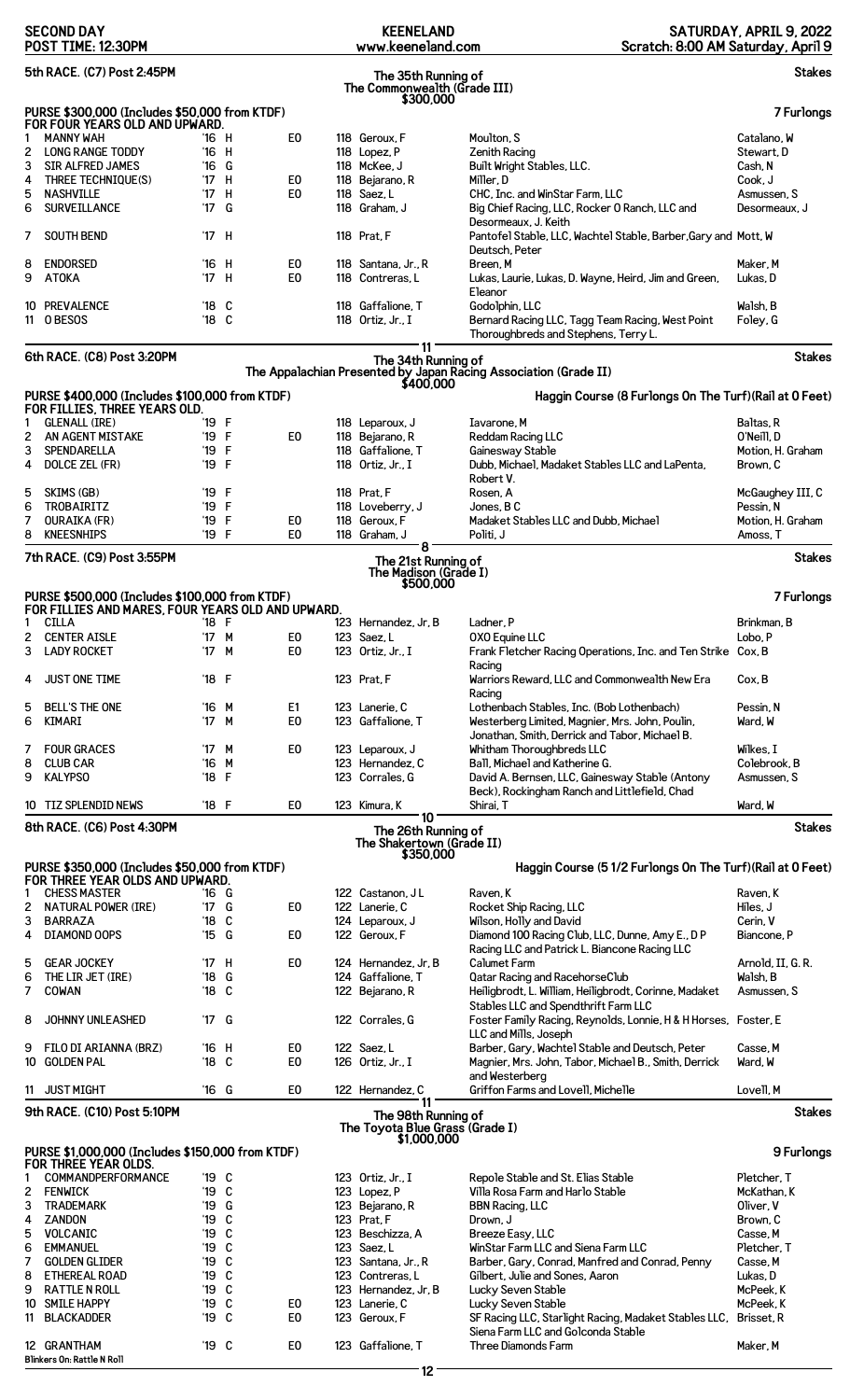|                | <b>SECOND DAY</b><br>POST TIME: 12:30PM                                                                                                                         |            |                |        |                                            | <b>KEENELAND</b><br>www.keeneland.com |                                                                                                                                                           | Scratch: 8:00 AM Saturday, April 9                                 | SATURDAY, APRIL 9, 2022 |
|----------------|-----------------------------------------------------------------------------------------------------------------------------------------------------------------|------------|----------------|--------|--------------------------------------------|---------------------------------------|-----------------------------------------------------------------------------------------------------------------------------------------------------------|--------------------------------------------------------------------|-------------------------|
|                | 10th RACE. (C5) Post 5:45PM                                                                                                                                     |            |                |        |                                            | <b>The Claiborne Farm</b>             |                                                                                                                                                           | Allowance Optional Claiming \$62,500                               |                         |
|                |                                                                                                                                                                 |            |                |        |                                            |                                       | Julep Cup by Claiborne Farm                                                                                                                               |                                                                    |                         |
|                | PURSE \$120,000 (Includes \$48,000 from KTDF)<br>OR WHICH HAVE NEVER WON THREE RACES OR CLAIMING PRICE \$62,500.                                                |            |                |        |                                            |                                       | FOR FILLIES AND MARES FOUR YEARS OLD AND UPWARD WHICH HAVE NEVER WON \$10,000 TWICE OTHER THAN MAIDEN, CLAIMING, OR STARTER                               |                                                                    | 81/2 Furlongs           |
| 1              | <b>SHESA MYSTERY</b>                                                                                                                                            | (L)        | $'18$ F        |        | E0                                         | 118 Ortiz, Jr., I                     | Let It Ride Stables                                                                                                                                       |                                                                    | Hiles, J                |
| 2              | <b>FAMILY TIME</b>                                                                                                                                              | (L)        | '18 F          |        |                                            | 118 Talamo, J                         | Baron, R                                                                                                                                                  |                                                                    | Romans.D                |
| 3              | ILLIOGAMI                                                                                                                                                       | (L)        | '18            | F      | E0                                         | 118 Leparoux, J                       | Estate of Michael Baum                                                                                                                                    |                                                                    | Arnold, II, G. R.       |
| 4              | <b>TEMPER TIME</b>                                                                                                                                              | (L)        | '18 F          |        | E <sub>0</sub>                             | 120 Gaffalione, T                     | Stanley, M                                                                                                                                                |                                                                    | Romans. D               |
| 5              | MICROCAP                                                                                                                                                        | (L)        | $^{\prime}$ 17 |        | M \$62,500 E0                              | 118 Murrill, M                        | <b>Gulliver Racing LLC</b>                                                                                                                                |                                                                    | Wiggins, L              |
| 6              | REINA DE MOLLENDO (ARG)(L)                                                                                                                                      |            | $^{\prime}$ 17 | M      |                                            | 118 Graham, J                         | JCB Stables, LLC                                                                                                                                          |                                                                    | Correas, IV, I          |
| 7              | <b>CLEARLY SMASHING</b>                                                                                                                                         | (L)        | $^{\prime}18$  | F      | E <sub>0</sub>                             | 118 Hernandez, C                      | Novogratz Racing Stables Inc.                                                                                                                             |                                                                    | Rider, D                |
| 8              | <b>TABOR HALL</b>                                                                                                                                               | (L)        | $^{\prime}$ 18 | F      | E <sub>0</sub>                             | 118 Hernandez, Jr, B                  | Pokoik, L                                                                                                                                                 |                                                                    | McPeek, K               |
| 9a SUKI        |                                                                                                                                                                 | (L)        | '18 F          |        | E0                                         | 118 Gutierrez, R                      | Ten Strike Racing and Sussman, Jeremy                                                                                                                     |                                                                    | Shirer, M               |
|                | 10 MISS IMPERIAL                                                                                                                                                | (L)        | $^{\prime}16$  |        | M \$62,500                                 | 118 Pereira. T                        | Ostrager, B                                                                                                                                               |                                                                    | Hollendorfer, J         |
| 11             | INTO VANISHING                                                                                                                                                  |            | '18            | F      |                                            | 118 Saez, L                           | Augustin Stable                                                                                                                                           |                                                                    | Thomas, J               |
|                | 12 SEMBLE JUSTE (IRE)                                                                                                                                           | (L)        | '18 F          |        | E <sub>0</sub>                             | 118 Prat, F                           | Catalyst Stable, Slevin, Patty, Greenberg, Paul and                                                                                                       |                                                                    | McPeek, K               |
|                |                                                                                                                                                                 |            |                |        |                                            |                                       | Magdalena Racing                                                                                                                                          |                                                                    |                         |
|                | --Also Eligibles--<br>13a GOOD PENNY                                                                                                                            |            | $(L)$ '18 F    |        | E <sub>0</sub>                             | 118 Santana, Jr., R                   | <b>Ten Strike Racing</b>                                                                                                                                  |                                                                    | Shirer, M               |
|                | a -- Ten Strike Racing and Sussman, Jeremy; Ten Strike Racing                                                                                                   |            |                |        |                                            |                                       |                                                                                                                                                           |                                                                    |                         |
|                | 11th RACE. (C4) Post 6:20PM                                                                                                                                     |            |                |        |                                            |                                       | 12-1AE                                                                                                                                                    |                                                                    | Allowance               |
|                |                                                                                                                                                                 |            |                |        |                                            | The Greenfield Farm                   |                                                                                                                                                           |                                                                    |                         |
|                |                                                                                                                                                                 |            |                |        |                                            |                                       | Julep Cup by Mr. and Mrs. Bruce Gibbs                                                                                                                     |                                                                    |                         |
|                | PURSE \$120,000 (Includes \$48,000 from KTDF)<br>NEVER WON THREE RACES.                                                                                         |            |                |        |                                            |                                       | FOR FOUR YEAR OLDS AND UPWARD WHICH HAVE NEVER WON \$10,000 TWICE OTHER THAN MAIDEN, CLAIMING, OR STARTER OR WHICH HAVE                                   | Haggin Course (51/2 Furlongs On The Turf) (Rail at 0 Feet)         |                         |
|                | A ROSE FOR RAVEN                                                                                                                                                | (L)        | '18 G          |        | E <sub>0</sub>                             | 118 Castanon, JL                      | Raven, Kerri and Tobin Stables, LLC                                                                                                                       |                                                                    | Raven, K                |
|                | 2a GALLANT GUY                                                                                                                                                  |            | '18 G          |        | E0                                         | 118 Bejarano, R                       | Gutierrez, Matthew and Lopez, Patricia                                                                                                                    | Daehling Farms LLC, Doyle, Cheryl, Gonzalez, Reina E., Gonzalez, R |                         |
| 3              | <b>CREATIVE CREDIT</b>                                                                                                                                          | (L)        | '17            | M      | E0                                         | 113 Mojica, Jr., R                    | Finucane, R                                                                                                                                               |                                                                    | Haehn, T                |
| 4              | <b>INFINITE</b>                                                                                                                                                 | (L)        | $^{\prime}16$  | G      | E <sub>0</sub>                             | 118 Corrales, G                       | Hay, F                                                                                                                                                    |                                                                    | Ward, W                 |
| 5              | JOYFUL HEART                                                                                                                                                    | (L)        | $'16$ G        |        | E <sub>0</sub>                             | 118 Miranda, R                        | Borchetta, Mike, Borchetta, Martha and Borchetta,                                                                                                         |                                                                    | Bush. G                 |
|                |                                                                                                                                                                 |            |                |        |                                            |                                       | Scott                                                                                                                                                     |                                                                    |                         |
| 6              | <b>CHARLES CHROME</b>                                                                                                                                           | (L)        | '18            | G      | E0                                         | 118 Leparoux, J                       | Annex Racing, LLC                                                                                                                                         |                                                                    | McGaughey, J            |
| 7              | SOUPER DORMY                                                                                                                                                    | (L)        | $^{\prime}17$  | G      | E <sub>0</sub>                             | 118 Geroux, F                         | Live Oak Plantation                                                                                                                                       |                                                                    | Casse, M                |
| 8              | <b>SHACKLEFORD'S JOY</b>                                                                                                                                        | (L)        | $^{\prime}17$  | Н      | E <sub>0</sub>                             | 118 Contreras, L                      | Wagner, L                                                                                                                                                 |                                                                    | Lukas, D                |
| 9              | <b>SAVVY</b>                                                                                                                                                    | (L)        | $^{\prime}16$  | G      | E1                                         | 118 Gutierrez, R                      | UPcountry Farm                                                                                                                                            |                                                                    | Danner, K               |
| 10             | MOMOS                                                                                                                                                           | (L)        | $^{\prime}18$  | C      | E0                                         | 118 Saez, L                           | Ironhorse Racing Stable, LLC and Bobo, Tami                                                                                                               |                                                                    | Trombetta, M            |
| 11             | <b>ARTEMUS CITYLIMITS</b>                                                                                                                                       | (L)        | $^{\prime}17$  | G      | E0                                         | 118 Ortiz. Jr., I                     | Paradise Farms Corp., Staudacher, David and Dubb,<br>Michael                                                                                              |                                                                    | Maker, M                |
|                | 12 STRIKER                                                                                                                                                      | (L)        | '18 C          |        | E0                                         | 118 Gaffalione, T(1)                  | <b>LNJ Foxwoods</b>                                                                                                                                       |                                                                    | Carroll, J              |
|                | --Also Eligibles--                                                                                                                                              |            |                |        |                                            |                                       |                                                                                                                                                           |                                                                    |                         |
|                | 13 CITY DRIFTER                                                                                                                                                 | (L)        | '18            | C      |                                            | 118 Murrill, M(1)                     | McMakin, N                                                                                                                                                |                                                                    | Davis, C                |
|                | 14a JAMMERS JUSTICE<br>15 MTO-SOARING BIRD                                                                                                                      | (L)<br>(L) | '17<br>'15     | G<br>G | E0<br>E0                                   | 118 Murrill, M(2)<br>118 Talamo, J    | Hoagland, Louis, Flood, Gary and Portman, Michael                                                                                                         | Doyle, Cheryl, Gonzalez, Reina and Gutierrez, Matthew Gonzalez, R  | Cundiff, W              |
|                |                                                                                                                                                                 |            |                |        |                                            |                                       | David                                                                                                                                                     |                                                                    |                         |
|                | 16 MTO-COLTONATOR                                                                                                                                               |            | $(L)$ '16 G    |        | E0                                         | 118 Gaffalione, T(2)                  | <b>Tamaroak Partners LLC</b>                                                                                                                              |                                                                    | Foley, G                |
|                |                                                                                                                                                                 |            |                |        |                                            |                                       | a -- Daehling Farms LLC, Doyle, Cheryl, Gonzalez, Reina E., Gutierrez, Matthew and Lopez, Patricia; Doyle, Cheryl, Gonzalez, Reina and Gutierrez, Matthew |                                                                    |                         |
|                | Jammers Justice - First Time Reported Gelding.                                                                                                                  |            |                |        |                                            |                                       |                                                                                                                                                           |                                                                    |                         |
|                | <b>Blinkers Off: Jammers Justice</b>                                                                                                                            |            |                |        |                                            |                                       | 12-4AE-1EXC                                                                                                                                               |                                                                    |                         |
|                |                                                                                                                                                                 |            |                |        |                                            |                                       | Off Races: CS1 - CS2 - CS3 - CX4 - CX5                                                                                                                    |                                                                    |                         |
|                | (S) Denotes Supplementary Nominations.                                                                                                                          |            |                |        |                                            |                                       |                                                                                                                                                           |                                                                    |                         |
|                |                                                                                                                                                                 |            |                |        | Extra Races For Sunday, April 10, 2022     |                                       |                                                                                                                                                           | Closing Wednesday, April 6, 2022                                   |                         |
|                |                                                                                                                                                                 |            |                |        | (Entries Close on Thursday, April 7, 2022) |                                       |                                                                                                                                                           | The Baird Doubledogdare (Grade III), Purse \$300,000               |                         |
| X <sub>3</sub> | <b>EXTRA RACE NO 3</b>                                                                                                                                          |            |                |        |                                            | <b>MAIDEN</b>                         | Fillies And Mares Four Year Olds and Upward, Eight And One Half Furlongs                                                                                  |                                                                    |                         |
|                | Purse \$100,000. (Includes \$40,000 from KTDF) For Maidens, Fillies Three Years Old.                                                                            |            |                |        |                                            |                                       |                                                                                                                                                           | (To be run Friday, April 22, 2022)                                 |                         |
|                | (Preference To Horses That Have Not Started For Less Than \$50,000)                                                                                             |            |                |        |                                            |                                       |                                                                                                                                                           | The Ben Ali (Grade III), Purse \$300,000                           |                         |
|                |                                                                                                                                                                 |            |                |        |                                            | <b>SEVEN FURLONGS</b>                 |                                                                                                                                                           | Four Year Olds and Upward, Nine Furlongs                           |                         |
| Χ4             | <b>EXTRA RACE NO 4</b>                                                                                                                                          |            |                |        |                                            | <b>STARTER ALLOWANCE</b>              |                                                                                                                                                           | (To be run Saturday, April 23, 2022)                               |                         |
|                | Purse \$55,000. For Fillies Three Years Old Which Have Started For A Claiming Price<br>Of \$50,000 Or Less and Which Have Never Won A Race Other Than Maiden Or |            |                |        |                                            |                                       |                                                                                                                                                           | The Elkhorn (Grade II), Purse \$350,000                            |                         |
|                | Claiming.                                                                                                                                                       |            |                |        |                                            |                                       |                                                                                                                                                           | Four Year Olds and Upward, Twelve Furlongs (Turf)                  |                         |
|                | Weight                                                                                                                                                          |            |                |        |                                            |                                       |                                                                                                                                                           |                                                                    |                         |
|                | (Races Where Entered For \$40,000 Or Less Not Considered In Allowances)                                                                                         |            |                |        |                                            |                                       |                                                                                                                                                           | (To be run Saturday, April 23, 2022)                               |                         |
|                |                                                                                                                                                                 |            |                |        | Beard Course (SEVEN FURLONGS AND 184 FEET) |                                       | ATTENTION HORSEMEN: Condition Book Correction for Wednesday April 27                                                                                      |                                                                    |                         |
| VF.            | <b>EXTRA RACE NO 5</b>                                                                                                                                          |            |                |        |                                            | <b>STARTER ALLOWANCE</b>              | Race 1 should read Fillies and Mares 3 and UP                                                                                                             |                                                                    |                         |

**X5 EXTRA RACE NO 5 STARTER ALLOWANCE Purse \$55,000. For Three Year Olds Which Have Started For A Claiming Price Of \$50,000 Or Less and Which Have Never Won A Race Other Than Maiden Or Claiming.** Weight 122 lbs. Non-winners Of A Race At A Mile Or Over Since March 10 2 lbs. (Races Where Entered For \$40,000 Or Less Not Considered In Allowances) **EIGHT AND ONE HALF FURLONGS**

ATTENTION HORSEMEN: Please see Baley to pick up paddock passes for your barn crew the morning of each Stake. Passes are not needed for regular overnight races.

If you would like to request seating please visit https://www.keeneland.com/horsemens-hospitality-guide

Reminder Summer Stabling Stall Applications are due April 11

Trainers who wish to enter a horse at Keeneland are required to complete the

following:<br>Trainer/Vet Agreement. A 2022 agreement signed by both the trainer and<br>his/her attending veterinarian must be on file at Keeneland. Signed agreements<br>can be emailed to GMundy@keeneland.com.<br>Attending Veterinaria Bruce.Howard@ky.gov.

Horsemen-Please note that your KHRC license will grant you grandstand<br>general admission. Horsemen's Hospitality will be in touch with all primary<br>owners of Stakes runners to share available accommodations for upgraded<br>hosp

Attention Trainers: In Today signs must be posted on the stall door by 7:30 a.m. on race day. Stable office personnel will deliver signs to your barn.

Race for the full purse amount in KTDF races by making sure your horse is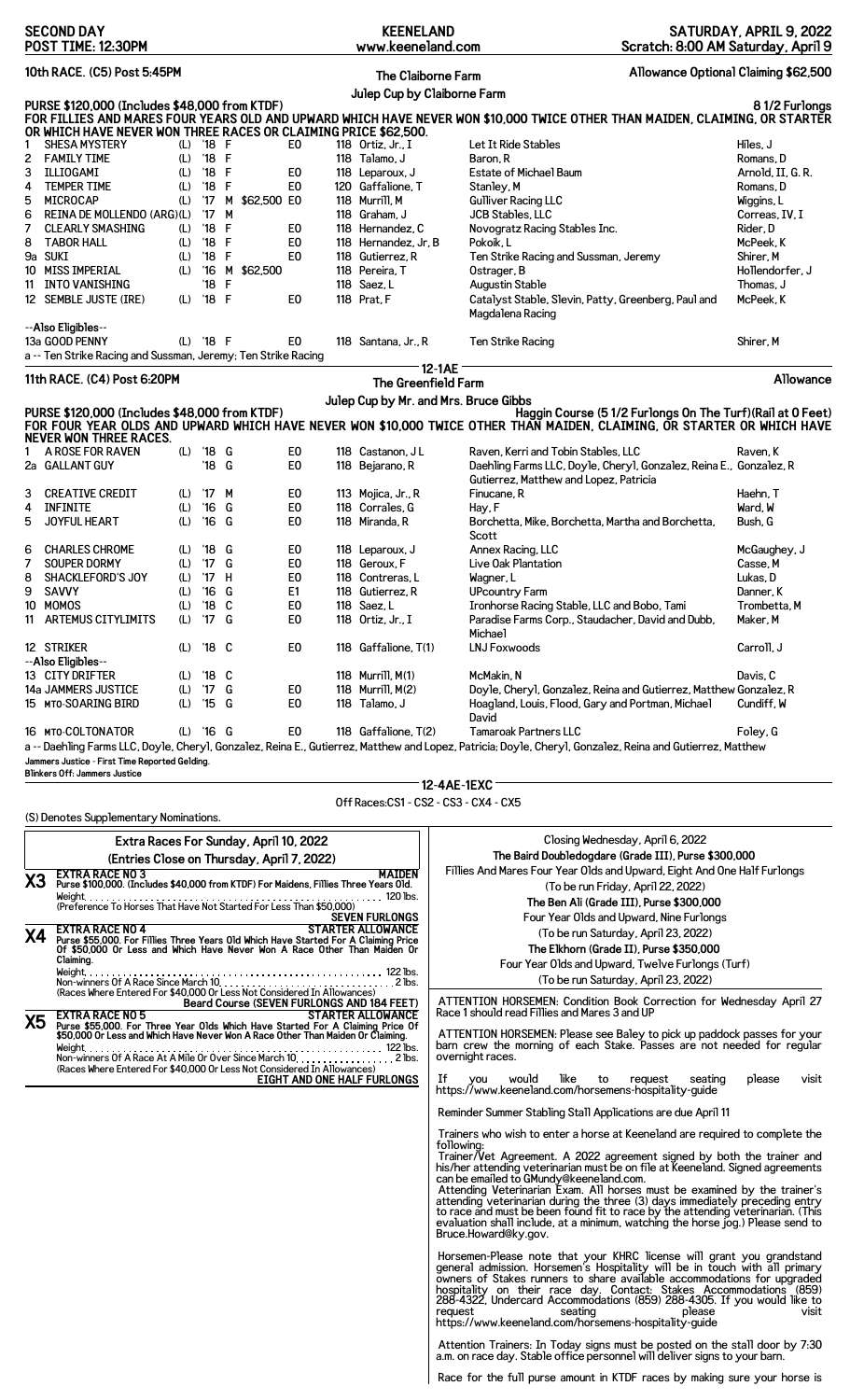REGISTERED with KTDF PRIOR to the close of entries. Contact Jenny McGaughey at 859-361-6002.

The starting gate will be open Tuesday-Sunday from 6:30am-9:30am

KEENELAND RACE SHUTTLE: Sallee will provide daily shuttle service to<br>Keeneland from Churchill Downs, Trackside and The Thoroughbred Center.<br>VALID HEALTH and COGGINS CERTIFICATES MUST ACCOMPANY EACH HORSE<br>TO RIDE ON THE SHU HORSES ONLY-NO EXCEPTIONS!

WORKOUTS: All trainers must provide clockers with name, distance and trainer PRIOR to workout (by pedigree if unnamed).

THE RECEIVING BARNS ARE BARNS #3 and 4

Training Hours: MAIN TRACK: 5:30am-10am (two breaks, 7-7:30 and 8:30-9) reserved speed work window 10 mins after each break. TRAINING TRACK: 5:30am-11am (no breaks).

Paddock Schooling Hours: RACE DAYS: 6am-10am, 12:05pm-12:45pm, during races (limited #-MUST have permission from Paddock Judge). DARK DAYS: 6am-noon.

Lasix horses will be treated in their stalls between 4 to 4 1/2 hours prior to<br>their scheduled post time. An attendant must be present with the horse.<br>Unattended horses will not be treated. Ship-in trainers should promptly the Stall Office of their location if horses are not in the receiving barn.

ALL HORSES MUST REPORT TO BARN 21 FORTY-FIVE (45) MINUTES PRIOR TO POST TIME FOR TCO2 TESTING. KEENELAND WILL TEST A MINIMUM OF TWO (2) RACES EACH DAY WITH ALL HORSES IN THE SELECTED RACES TESTED.

STAKES SCRATCH RULE: A horse may be scratched from a stakes race for any<br>reason at any time until FOUR HOURS prior to post time for the race by<br>obtaining written approval from the stewards. Scratches due to track condition

If you wish to receive text alerts please contact the racing office.

All mail deliveries must have the recipient's name and the trainer's name.

Keeneland now provides 24 x 7 access to your statements, 1099's and available balances via our web site at www.keeneland.com. Select Racing -> Horsemen's Information -> Horsemen Accounts to view your information.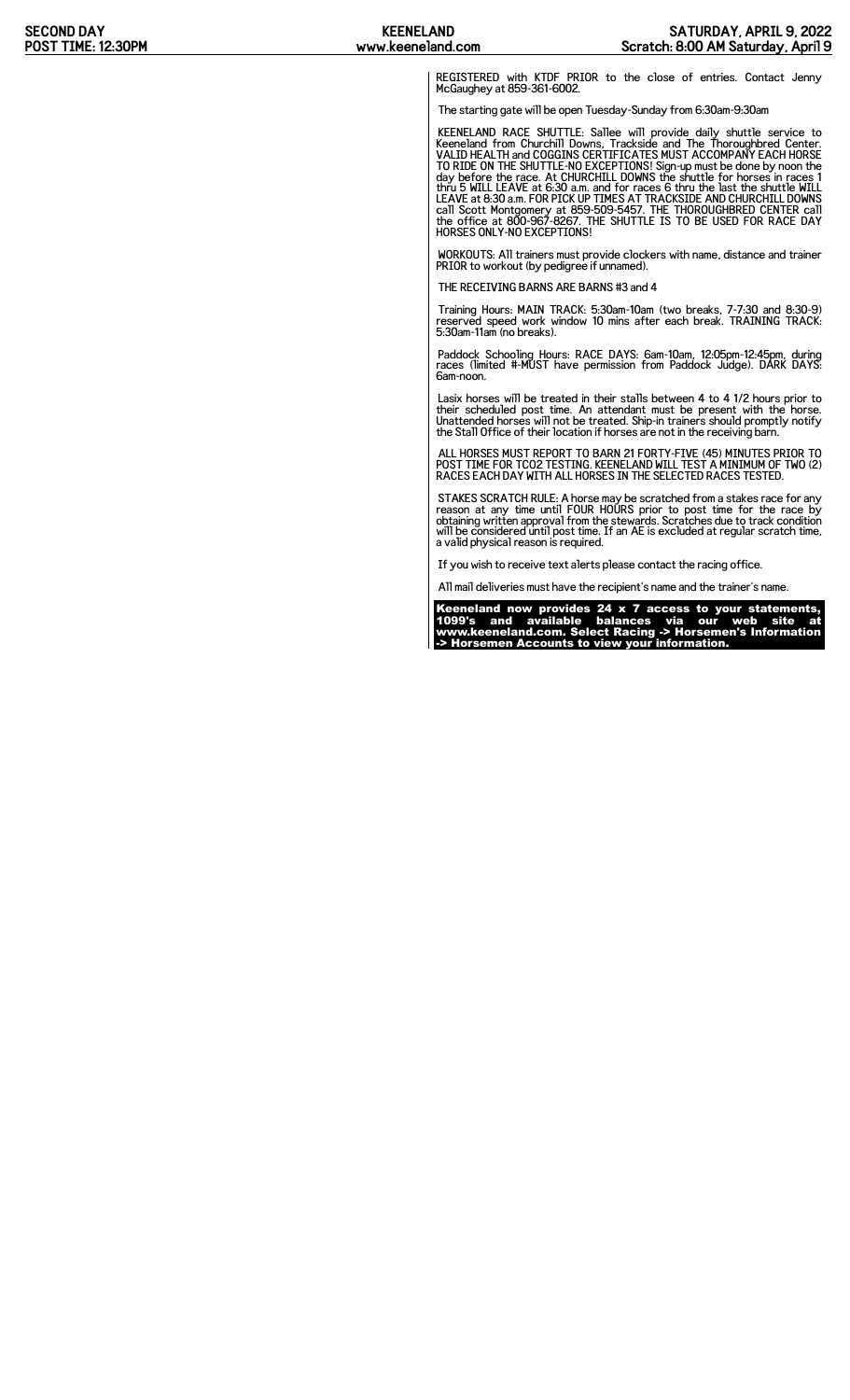# **KEENELAND - IN TODAY SHEET**

| Α                                            | R#<br>PP                                                   |
|----------------------------------------------|------------------------------------------------------------|
| <b>AMERICAN SANCTUARY</b>                    | 3/12<br>4                                                  |
| <b>AN AGENT MISTAKE</b>                      | 6<br>2/8                                                   |
| A REAL HERO                                  | 3<br>2/16                                                  |
| <b>A ROSE FOR RAVEN</b>                      | 11<br>1/16                                                 |
| <b>ARTEMUS CITYLIMITS</b>                    | 11/16<br>11                                                |
| <b>ATOKA</b>                                 | 5<br>9/11                                                  |
|                                              |                                                            |
| B                                            | R#<br>PP                                                   |
| <b>BARRAZA</b>                               | 8                                                          |
| BELL'S THE ONE                               | 3/11<br>7<br>5/10                                          |
| BIG BLUE LINE                                | 1<br>1/16                                                  |
| BLACKADDER                                   | 9<br>11/12                                                 |
| <b>BON BUENO</b>                             | 1<br>9/16                                                  |
| <b>BOURBON HEIST</b>                         | 2<br>6/16                                                  |
| <b>BRIGADIER GENERAL</b>                     | 1 AE16/16                                                  |
|                                              |                                                            |
| Ć                                            | R#<br>PP                                                   |
|                                              |                                                            |
| <b>CAPE TRAFALGAR</b>                        | 2 AE16/16<br>7                                             |
| <b>CENTER AISLE</b>                          | 2/10                                                       |
| <b>CHARLES CHROME</b><br><b>CHESS MASTER</b> | 11<br>6/16<br>8<br>1/11                                    |
| <b>CILLA</b>                                 | 7                                                          |
| <b>CITY DRIFTER</b>                          | 1/10<br>11 AE13/16                                         |
| <b>CIVICS CLASS</b>                          | 2<br>9/16                                                  |
| <b>CLASSIC MARK</b>                          | 1 AE15/16                                                  |
|                                              |                                                            |
| <b>CLEARLY SMASHING</b><br><b>CLUB CAR</b>   | 10<br>7/13<br>7                                            |
|                                              | 8/10                                                       |
| COLTONATOR                                   | 1 Мто 16/16                                                |
| <b>COMMANDERS PALACE</b>                     | 3 AE16/16                                                  |
| COMMANDPERFORMANCE                           | 9<br>1/12                                                  |
| <b>COVER ME UP</b>                           | 4<br>11/12                                                 |
| COWAN                                        | 8<br>7/11                                                  |
| <b>CREATIVE CREDIT</b>                       | 11<br>3/16                                                 |
| <b>CREATIVE MINISTER</b>                     | 1<br>5/16                                                  |
|                                              |                                                            |
|                                              |                                                            |
| D                                            | PP<br>R#                                                   |
| <b>DIAMOND OOPS</b>                          | 8<br>4/11                                                  |
| <b>DOLCE ZEL (FR)</b>                        | 6<br>4/8                                                   |
| <b>DOMINICAN PIONEER</b>                     | 2 AE15/16                                                  |
| E                                            | PP<br>R#                                                   |
|                                              |                                                            |
| <b>EDGE OF GLORY</b>                         | 7/16<br>2                                                  |
| ELI                                          | 4<br>7/12                                                  |
| <b>EMIRATES ROAD</b>                         | 2<br>5/16                                                  |
| EMMANUEL                                     | 9<br>6/12                                                  |
| ENDORSED                                     | 5<br>8/11                                                  |
| <b>ENOUGH ALREADY</b>                        | 1<br>12/16                                                 |
| <b>ENSEMBLE (IRE)</b>                        | 3<br>7/16                                                  |
| <b>ETHEREAL ROAD</b>                         | 9<br>8/12                                                  |
| <b>EXACT ESTIMATE</b>                        | 2 AE14/16                                                  |
| F                                            | R#<br>PP                                                   |
|                                              | 10                                                         |
| <b>FAMILY TIME</b><br><b>FENWICK</b>         | 2/13<br>2/12<br>9                                          |
|                                              | 8<br>9/11                                                  |
| FILO DI ARIANNA (BRZ)                        |                                                            |
| <b>FINAL BELLE</b>                           | 3<br>12/16<br>7                                            |
| <b>FOUR GRACES</b>                           | 7/10                                                       |
| G                                            | R#<br>PP                                                   |
| <b>GALLANT GUY</b>                           | 11<br>2/16                                                 |
| <b>GEAR JOCKEY</b>                           | 5/11<br>8                                                  |
| <b>GLENALL (IRE)</b>                         | 6<br>1/8                                                   |
| <b>GOLDEN GLIDER</b>                         | 9<br>7/12                                                  |
| <b>GOLDEN PAL</b>                            | 8<br>10/11                                                 |
| <b>GOOD PENNY</b>                            | 10 AE13/13                                                 |
| <b>GRANTHAM</b>                              | 12/12<br>9                                                 |
| <b>GUNFIGHTER</b>                            | 12/12<br>4                                                 |
|                                              |                                                            |
| н                                            | R#<br>PP                                                   |
| HAT TIP                                      | 3 AE15/16                                                  |
| <b>HIGHLY FLAMMABLE</b><br><b>HIPPODROME</b> | 11/16<br>$\overline{\mathbf{c}}$<br>$\overline{c}$<br>4/16 |

| I                                             | R#<br><b>PP</b>            |
|-----------------------------------------------|----------------------------|
| ILLIOGAMI                                     | 10<br>3/13                 |
| <b>INFINITE</b>                               | 11<br>4/16                 |
| <b>INFINITE POTENTIAL (IRE)</b>               | 3 AE13/16                  |
| <b>INTO VANISHING</b>                         | 11/13<br>10                |
| <b>IRON WORKS</b>                             | 4<br>10/12                 |
| J                                             | R#<br>PP                   |
| <b>JAMMERS JUSTICE</b>                        | 11 AE14/16                 |
| <b>JEEPER</b>                                 | 2<br>10/16                 |
| <b>JOHNNY UNLEASHED</b>                       | 8<br>8/11                  |
| <b>JOYFUL HEART</b><br><b>JOY OF PAINTING</b> | 5/16<br>11<br>3<br>10/16   |
| <b>JUST MIGHT</b>                             | 11/11<br>8                 |
| <b>JUST ONE TIME</b>                          | 7<br>4/10                  |
| K                                             | PP<br>R#                   |
| <b>KALYPSO</b>                                | 7<br>9/10                  |
| KIMARI                                        | 7<br>6/10                  |
| <b>KNEESNHIPS</b>                             | 6<br>8/8                   |
| L                                             | R#<br>PP                   |
| <b>LADY ROCKET</b>                            | 3/10<br>7                  |
| LIFE IS A BANOUET                             | 4<br>4/12                  |
| <b>LONGPANTS REQUIRED</b>                     | 3<br>3/16                  |
| <b>LONG RANGE TODDY</b>                       | 5<br>2/11                  |
| LUBNA (GB)                                    | 3<br>9/16                  |
| <b>LUCKY BOSS</b><br><b>LUCKY NINETEEN</b>    | 4<br>6/12<br>1             |
|                                               | 3/16                       |
| М                                             | R#<br>PP                   |
| <b>MACALLAN</b>                               | 4<br>9/12                  |
| <b>MAGIA NERA</b>                             | 7/16<br>1                  |
| MANNY WAH<br>MAQAMAT                          | 5<br>1/11<br>2 AE13/16     |
| <b>MASTER OF ARMS</b>                         | 2<br>1/16                  |
| MICROCAP                                      | 10<br>5/13                 |
| <b>MIDWAY MIRACLE</b>                         | 2<br>12/16                 |
| MILLEFEUILLE                                  | 3<br>8/16                  |
| MISS IMPERIAL<br>MOMOS                        | 10/13<br>10<br>10/16<br>11 |
|                                               |                            |
| N                                             | R#<br>PP                   |
| NASHVILLE                                     | 5<br>5/11                  |
|                                               |                            |
| <b>NATURAL POWER (IRE)</b>                    | 8<br>2/11                  |
| <b>NAVAL AVIATOR</b>                          | 5/12<br>4                  |
| <b>NAVY SOUL</b><br>NEVISIAN SUNRISE          | 2<br>3/16<br>3<br>5/16     |
|                                               |                            |
| 0                                             | R#<br>PP                   |
| <b>OBESOS</b>                                 | 5<br>11/11                 |
| <b>O P FIRECRACKER</b>                        | 4<br>1/12<br>7/8<br>6      |
| <b>OURAIKA (FR)</b><br><b>OVERLY CRITICAL</b> | $\overline{c}$<br>2/16     |
| P                                             |                            |
|                                               | R#<br>PP                   |
| PENTAGON                                      | 3<br>4/16                  |
| <b>PIONEERING SPIRIT</b><br><b>PREVALENCE</b> | 1<br>11/16<br>5<br>10/11   |
| <b>PRINTER'S ROW</b>                          | 3<br>11/16                 |
| R                                             | R#<br>PP                   |
|                                               |                            |
| RAISEDAROOFCHARLIE<br>RATTLE N ROLL           | 2<br>8/16<br>9<br>9/12     |
| <b>RED KNOBS</b>                              | 4<br>8/12                  |
| <b>REINA DE MOLLENDO (ARG)</b>                | 10<br>6/13                 |

## **SATURDAY, APRIL 9, 2022**

| S                                     | R#     | PP           |
|---------------------------------------|--------|--------------|
| <b>SAVVY</b>                          | 11     | 9/16         |
| <b>SCOTLAND YARD</b>                  | 1      | 4/16         |
| <b>SEASONS</b>                        |        | 3 AE14/16    |
| <b>SEMBLE JUSTE (IRE)</b>             | 10     | 12/13        |
| <b>SHACKLEFORD'S JOY</b>              | 11     | 8/16         |
| <b>SHESA MYSTERY</b>                  | 10     | 1/13         |
| <b>SIR ALFRED JAMES</b><br>SKIMS (GB) | 5<br>6 | 3/11<br>5/8  |
| <b>SMILE HAPPY</b>                    | 9      | 10/12        |
| <b>SOARING BIRD</b>                   |        | 1 Мто 15/16  |
| <b>SOUPER DORMY</b>                   | 11     | 7/16         |
| <b>SOUTH BEND</b>                     | 5      | 7/11         |
| <b>SPENDARELLA</b>                    | 6      | 3/8          |
| <b>STRIKER</b>                        | 11     | 12/16        |
| <b>SUKI</b>                           | 10     | 9/13         |
| <b>SURVEILLANCE</b>                   | 5      | 6/11         |
| T                                     | R#     | PP           |
| <b>TABOR HALL</b>                     | 10     | 8/13         |
| <b>TEMPER TIME</b>                    | 10     | 4/13         |
| THE GATEKEEPER                        |        | 1 ae13/16    |
| THE LIR JET (IRE)                     | 8      | 6/11         |
| THE PENINSULA<br>THREE TECHNIQUE      | 4<br>5 | 2/12<br>4/11 |
| THREE TIPSY CHIX                      | 3      | 6/16         |
| <b>TIM TAL</b>                        | 1      | 6/16         |
| <b>TIZ SPLENDID NEWS</b>              | 7      | 10/10        |
| <b>TOWN BRANCH</b>                    | 1      | 2/16         |
| <b>TRADEMARK</b>                      | 9      | 3/12         |
| <b>TROBAIRITZ</b>                     | 6      | 6/8          |
| <b>TRUMPET LILLY</b>                  | 3      | 1/16         |
| <b>TRUMPETS BLARE</b>                 | 1      | 10/16        |
| ۷                                     | R#     | PP           |
| VOLCANIC                              | 9      | 5/12         |
| W                                     | R#     | рp           |
| <b>WARRIOR JOHNY</b>                  |        | 1 AE14/16    |
| Y                                     | R#     | PP           |
| Young Turk                            | 1      | 8/16         |
| Z                                     | R#     | PP           |
| <b>ZANDON</b>                         | 9      | 4/12         |
| In Today for                          |        |              |

SATURDAY, APRIL 9, 2022

| 17 | Also Eligible |
|----|---------------|
|----|---------------|

141 Total In Today